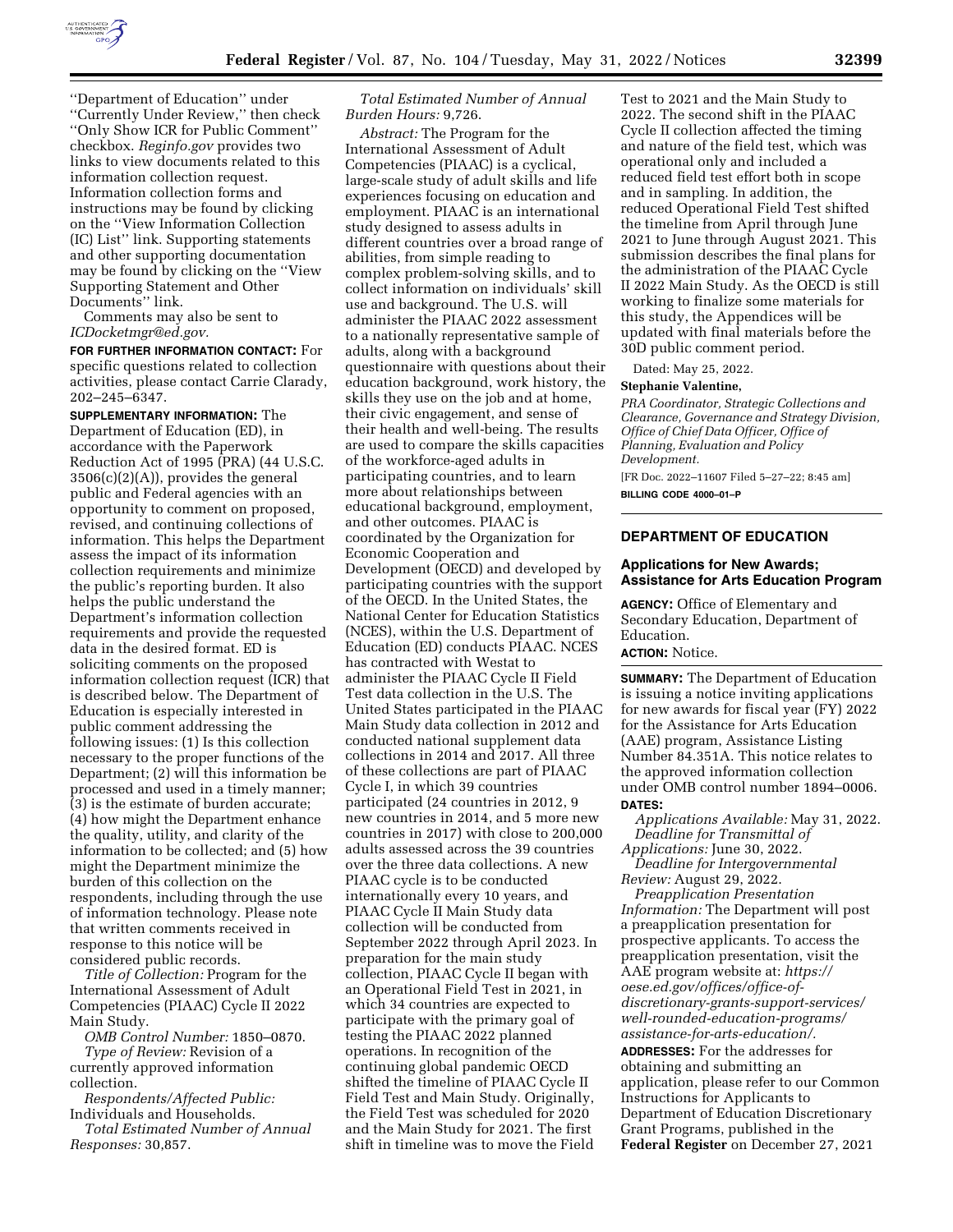(86 FR 73264) and available at *[www.federalregister.gov/d/2021–27979.](http://www.federalregister.gov/d/2021-27979)*  Please note that these Common Instructions supersede the version published on February 13, 2019, and, in part, describe the transition from the requirement to register in *SAM.gov* a Data Universal Numbering System (DUNS) number to the implementation of the Unique Entity Identifier (UEI). More information on the phase-out of DUNS numbers is available at *[https://](https://www2.ed.gov/about/offices/list/ofo/docs/unique-entity-identifier-transition-fact-sheet.pdf) [www2.ed.gov/about/offices/list/ofo/](https://www2.ed.gov/about/offices/list/ofo/docs/unique-entity-identifier-transition-fact-sheet.pdf) [docs/unique-entity-identifier-transition](https://www2.ed.gov/about/offices/list/ofo/docs/unique-entity-identifier-transition-fact-sheet.pdf)[fact-sheet.pdf.](https://www2.ed.gov/about/offices/list/ofo/docs/unique-entity-identifier-transition-fact-sheet.pdf)* 

# **FOR FURTHER INFORMATION CONTACT:**  Asheley McBride or Sharon Burton, U.S.

Department of Education, 400 Maryland Avenue SW, Washington, DC 20202– 6450. Telephone: 202–987–1679. Email: *[AssistanceforArtsEducation@ed.gov.](mailto:AssistanceforArtsEducation@ed.gov)* 

If you are deaf, hard of hearing, or have a speech disability and wish to access telecommunications relay services, please dial 7–1–1. **SUPPLEMENTARY INFORMATION:** 

# **Full Text of Announcement**

# **I. Funding Opportunity Description**

*Purpose of Program:* The AAE program includes the Arts in Education National Program (AENP) and is authorized under Title IV, part F, subpart 4 of the Elementary and Secondary Education Act of 1965, as amended (ESEA). In general, the purpose of the AAE program is to promote arts (as defined in this notice) education for students, including disadvantaged students and students who are children with disabilities (as defined in this notice). Specifically, the AENP supports national-level (as defined in this notice), high-quality arts education projects and services for children and youth, with special emphasis on serving children from lowincome families (as defined in this notice) and children with disabilities through community and national outreach activities that strengthen and expand partnerships among schools, local educational agencies (LEAs), communities, or centers for the arts, including national centers for the arts.

*Background:* The ESEA authorizes activities under the AAE program that enrich the academic experience of students by promoting arts education. In FY 2021, the Department offered the AAE program as one grant program. In prior years, the Department held three separate grant competitions under section 4642 of the ESEA: Arts in Education Development and Dissemination (AAEDD), Professional Development for Arts Educators (PDAE), and AENP.

The Consolidated Appropriations Act, 2022 includes language directing the Department ''to carry out a separate competition for eligible national nonprofit organizations, as described in the Applications for New Awards; Assistance for Arts Education Program—Arts in Education National Program published in the **Federal Register** on May 7, 2018 [83 FR 20056], for activities described under section 4642(a)(1)(C)'' of the ESEA. In addition, the Explanatory Statement for Division H of the Consolidated Appropriations Act, 2022 (Pub. L. 117–103) (2022 Appropriations Explanatory Statement) includes language directing the Department to award prior experience points for past AENP grantees.

*Priorities:* This notice includes one absolute priority and one competitive preference priority. We are establishing these priorities for the FY 2022 grant competition and any subsequent year in which we make awards from the list of unfunded applications from this competition in accordance with section 437(d)(1) of the General Education Provisions Act (GEPA), 20 U.S.C. 1232(d)(1).

*Absolute Priority:* For FY 2022 and any subsequent year in which we make awards from the list of unfunded applications from this competition, this priority is an absolute priority. Under 34 CFR 75.105(c)(3) we consider only applications that meet this priority. This priority is:

One or more high-quality arts education projects that (1) support community and national outreach activities that strengthen and expand partnerships among schools, LEAs, communities, or centers for the arts, including national centers for the arts; (2) are designed to implement, or expand, initiatives in arts education and arts integration; and (3) have a special emphasis on serving children from lowincome families and children with disabilities. To meet part 3 of this priority, applicants must submit supporting data identifying the population of students that meets the definition of ''child from a low-income family'' and the population of students that meets the definition of ''child with a disability.''

*Competitive Preference Priority:* This priority is a competitive preference priority. Under 34 CFR 75.105(c)(2)(i), we award an additional 10 points to an application that meets this priority.

This priority is:

The Department gives priority to an eligible national nonprofit organization that has previously implemented a large-scale AENP project. (0 or 10 points)

*Definitions:* For the FY 2022 grant competition and any subsequent year in which we make awards from the list of unfunded applications from this competition, we are establishing the definitions of ''arts,'' ''arts educator,'' ''arts integration,'' and ''child from a low-income family'' in accordance with section 437(d)(1) of GEPA, 20 U.S.C. 1232(d)(1). The definitions of ''child with a disability'' and ''local educational agency'' are from section 8101 of the ESEA (20 U.S.C. 7801). The definition of ''eligible national nonprofit organization'' is from section 4642 of the ESEA (20 U.S.C. 7292). The definitions of ''demonstrates a rationale,'' ''experimental study,'' ''logic model,'' ''national level,'' ''project component,'' ''promising evidence,'' ''quasi-experimental design study,'' ''relevant outcome,'' and ''What Works Clearinghouse Handbooks (WWC Handbooks)'' are from 34 CFR 77.1(c).

*Arts* means music, dance, theater, media arts, and visual arts, including folk arts.

*Arts educator* means a teacher or other instructional staffer who works in music, dance, theater, media arts, or visual arts, including folk arts.

*Arts integration* means strengthening the (1) use of high-quality arts instruction in other academic/content areas, and (2) place of the arts as a part of a well-rounded education.

*Child from a low-income family*  means a child who is determined by a State or LEA to be a child, in prekindergarten through grade 12, (a) who is in poverty according to the most recent census data, (b) who is eligible for free or reduced-price lunches under the Richard B. Russell National School Lunch Act, (c) whose family is receiving assistance under the State program funded under part A of title IV of the Social Security Act, (d) who is eligible to receive medical assistance under the Medicaid program, or (e) who is in poverty under a composite of such indicators.

*Child with a disability* (or children with disabilities) means—

(1) A child—

(i) With intellectual disabilities, hearing impairments (including deafness), speech or language impairments, visual impairments (including blindness), serious emotional disturbance (referred to in the IDEA as ''emotional disturbance''), orthopedic impairments, autism, traumatic brain injury, other health impairments, or specific learning disabilities; and

(ii) Who, by reason thereof, needs special education and related services.

(2) The term ''child with a disability,'' for a child aged three through nine (or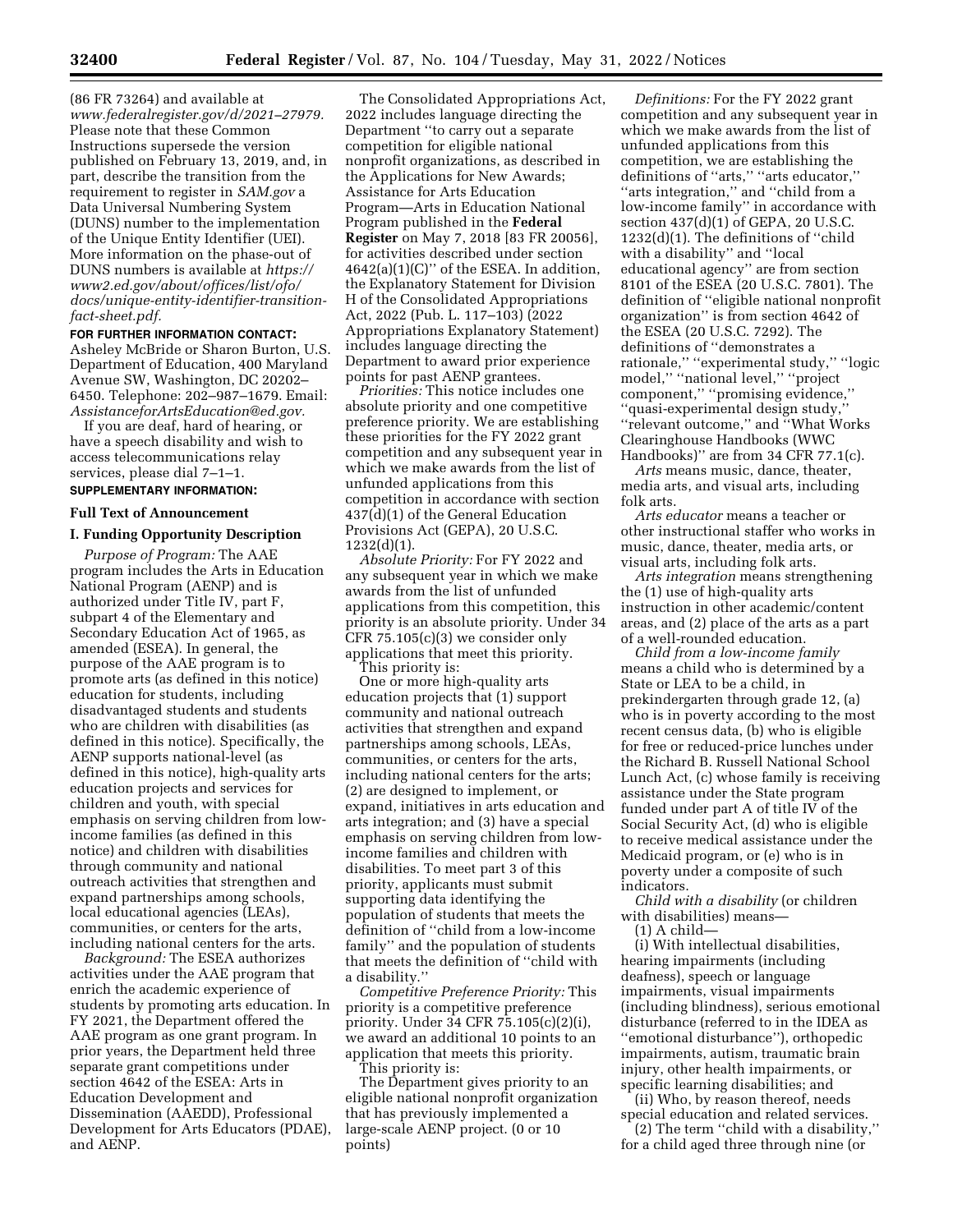any subset of that age range, including ages three through five), may, at the discretion of the State and the LEA, include a child—

(i) Experiencing developmental delays, as defined by the State and as measured by appropriate diagnostic instruments and procedures, in one or more of the following areas: Physical development; cognitive development; communication development; social or emotional development; or adaptive development; and

(ii) Who, by reason thereof, needs special education and related services. (Section 8101(4) of the ESEA).

*Demonstrates a rationale* means a key project component included in the project's logic model is informed by research or evaluation findings that suggest the project component is likely to improve relevant outcomes.

*Eligible national nonprofit organization* means an organization of national scope that—

(1) Is supported by staff, which may include volunteers, or affiliates at the State and local levels; and

(2) Demonstrates effectiveness or high-quality plans for addressing arts education activities for disadvantaged students or students who are children with disabilities.

*Experimental study* means a study that is designed to compare outcomes between two groups of individuals (such as students) that are otherwise equivalent except for their assignment to either a treatment group receiving a project component or a control group that does not. Randomized controlled trials, regression discontinuity design studies, and single-case design studies are the specific types of experimental studies that, depending on their design and implementation (*e.g.,* sample attrition in randomized controlled trials and regression discontinuity design studies), can meet What Works Clearinghouse (WWC) standards without reservations as described in the WWC Handbooks (as defined in this notice):

(i) A randomized controlled trial employs random assignment of, for example, students, teachers, classrooms, or schools to receive the project component being evaluated (the treatment group) or not to receive the project component (the control group).

(ii) A regression discontinuity design study assigns the project component being evaluated using a measured variable (*e.g.,* assigning students reading below a cutoff score to tutoring or developmental education classes) and controls for that variable in the analysis of outcomes.

(iii) A single-case design study uses observations of a single case (*e.g.,* a student eligible for a behavioral intervention) over time in the absence and presence of a controlled treatment manipulation to determine whether the outcome is systematically related to the treatment.

*Local educational agency* means: (1) In general—The term ''local educational agency'' means a public board of education or other public authority legally constituted within a State for either administrative control or direction of, or to perform a service function for, public elementary schools or secondary schools in a city, county, township, school district, or other political subdivision of a State, or of or for a combination of school districts or counties that is recognized in a State as an administrative agency for its public elementary schools or secondary schools.

(2) Administrative Control and Direction—The term includes any other public institution or agency having administrative control and direction of a public elementary school or secondary school.

(3) Bureau of Indian Education Schools—The term includes an elementary school or secondary school funded by the Bureau of Indian Education but only to the extent that including the school makes the school eligible for programs for which specific eligibility is not provided to the school in another provision of law and the school does not have a student population that is smaller than the student population of the LEA receiving assistance under the ESEA with the smallest student population, except that the school shall not be subject to the jurisdiction of any State educational agency other than the Bureau of Indian Education.

(4) Educational Service Agencies— The term includes educational service agencies and consortia of those agencies.

(5) State Educational Agency—The term includes the State educational agency in a State in which the State educational agency is the sole educational agency for all public schools.

*Logic model* (also referred to as a theory of action) means a framework that identifies key project components of the proposed project (*i.e.,* the active ''ingredients'' that are hypothesized to be critical to achieving the relevant outcomes) and describes the theoretical and operational relationships among the key project components and relevant outcomes.

*National level* describes the level of scope or effectiveness of a process, product, strategy, or practice that is able to be effective in a wide variety of communities, including rural and urban areas, as well as with different groups (*e.g.,* economically disadvantaged, racial and ethnic groups, migrant populations, individuals with disabilities, English learners, and individuals of each gender).

*Project component* means an activity, strategy, intervention, process, product, practice, or policy included in a project. Evidence may pertain to an individual project component or to a combination of project components (*e.g.,* training teachers on instructional practices for English learners and follow-on coaching for these teachers).

*Promising evidence* means that there is evidence of the effectiveness of a key project component in improving a relevant outcome, based on a relevant finding from one of the following:

(i) A practice guide prepared by WWC reporting a ''strong evidence base'' or ''moderate evidence base'' for the corresponding practice guide recommendation;

(ii) An intervention report prepared by the WWC reporting a ''positive effect'' or ''potentially positive effect'' on a relevant outcome with no reporting of a ''negative effect'' or ''potentially negative effect'' on a relevant outcome; or

(iii) A single study assessed by the Department, as appropriate, that—

(A) Is an experimental study, a quasiexperimental design study, or a welldesigned and well-implemented correlational study with statistical controls for selection bias (*e.g.,* a study using regression methods to account for differences between a treatment group and a comparison group); and

(B) Includes at least one statistically significant and positive (*i.e.,* 

favorable) effect on a relevant outcome. *Quasi-experimental design study* 

means a study using a design that attempts to approximate an experimental study by identifying a comparison group that is similar to the treatment group in important respects. This type of study, depending on design and implementation (*e.g.,* establishment of baseline equivalence of the groups being compared), can meet WWC standards with reservations, but cannot meet WWC standards without reservations, as described in the WWC Handbooks.

*Relevant outcome* means the student outcome(s) or other outcome(s) the key project component is designed to improve, consistent with the specific goals of the program.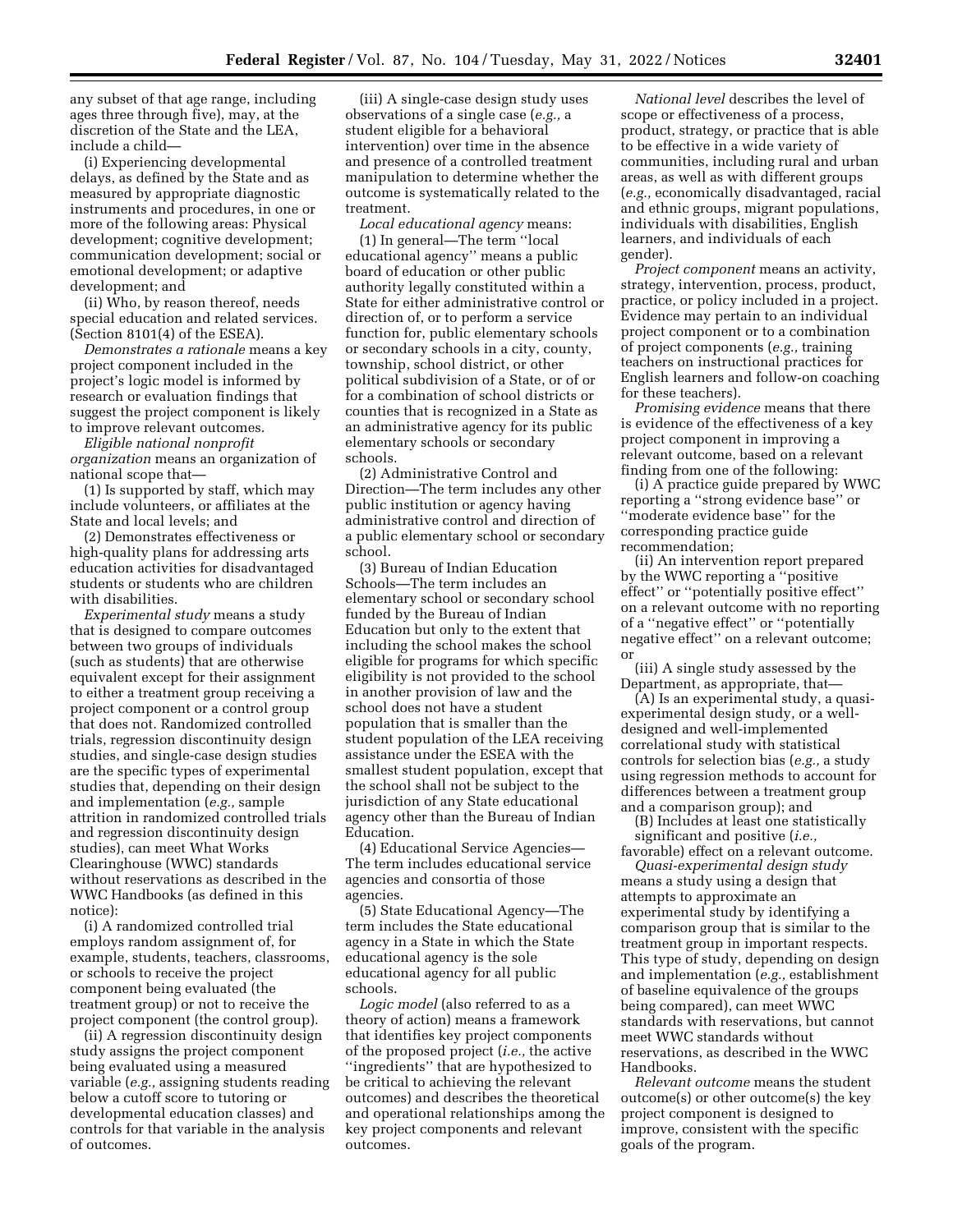*What Works Clearinghouse Handbooks (WWC Handbooks)* means the standards and procedures set forth in the WWC Standards Handbook, Versions 4.0 or 4.1, and WWC Procedures Handbook, Versions 4.0 or 4.1, or in the WWC Procedures and Standards Handbook, Version 3.0 or Version 2.1 (all incorporated by reference, see § 77.2). Study findings eligible for review under WWC standards can meet WWC standards without reservations, meet WWC standards with reservations, or not meet WWC standards. WWC practice guides and intervention reports include findings from systematic reviews of evidence as described in the WWC Handbooks documentation.

*Waiver of Proposed Rulemaking:*  Under the Administrative Procedure Act (5 U.S.C. 553), the Department generally offers interested parties the opportunity to comment on proposed priorities and definitions. Section 437(d)(1) of GEPA, however, allows the Secretary to exempt from rulemaking requirements regulations governing the first grant competition under a new or substantially revised program authority. This is the first grant competition for this program under the Consolidated Appropriations Act, 2022 and, therefore, qualifies for this exemption. In order to ensure timely grant awards, the Secretary has decided to forgo public comment on the priorities and definitions under section 437(d)(1) of GEPA. These priorities and definitions will apply to the FY 2022 grant competition and any subsequent year in which we make awards from the list of unfunded applications from this competition.

*Program Authority:* Consolidated Appropriations Act, 2022.

*Note:* Projects will be awarded and must be operated in a manner consistent with the nondiscrimination requirements contained in Federal civil rights laws.

*Applicable Regulations:* (a) The Education Department General Administrative Regulations in 34 CFR parts 75, 77, 79, 81, 82, 84, 86, 97, 98, and 99. (b) The Office of Management and Budget Guidelines to Agencies on Governmentwide Debarment and Suspension (Nonprocurement) in 2 CFR part 180, as adopted and amended as regulations of the Department in 2 CFR part 3485. (c) The Uniform Administrative Requirements, Cost Principles, and Audit Requirements for Federal Awards in 2 CFR part 200, as adopted and amended as regulations of the Department in 2 CFR part 3474. (d) The regulations for this program in 34 CFR part 299.

*Note:* The regulations in 34 CFR part 86 apply to institutions of higher education only.

### **II. Award Information**

*Type of Award:* Discretionary grants. *Estimated Available Funds:*  \$8,000,000.

Contingent upon the availability of funds and the quality of applications, we may make additional awards in subsequent years from the list of unfunded applications from this competition.

*Estimated Average Size of Awards:*  \$8,000,000.

*Estimated Number of Awards:* 1. *Note:* The Department is not bound by any estimates in this notice.

*Project Period:* Up to 36 months.

#### **III. Eligibility Information**

1. *Eligible Applicants:* Eligible national nonprofit organizations.

*Note:* If you are a nonprofit organization, under 34 CFR 75.51, you may demonstrate nonprofit status by providing (1) proof that the Internal Revenue Service currently recognizes the applicant as an organization to which contributions are tax deductible under section 501(c)(3) of the Internal Revenue Code; (2) a statement from a State taxing body or the State attorney general certifying that the organization is a nonprofit organization operating within the State and that no part of its net earnings may lawfully benefit any private shareholder or individual; (3) a certified copy of the applicant's certificate of incorporation or similar document if it clearly establishes the nonprofit status of the applicant; or (4) any item described above if that item applies to a State or national parent organization, together with a statement by the State or parent organization that the applicant is a local nonprofit affiliate.

2. a. *Cost Sharing or Matching:* This competition does not require cost sharing or matching.

b. *Supplement-Not-Supplant:* This competition involves supplement-notsupplant funding requirements. Under section 4642(b)(2) of the ESEA, funds must be used to supplement, and not supplant, non-Federal funds that would otherwise be used for activities authorized under this program (20 U.S.C. 1221e–3, 3474, and 6511(a)). Accordingly, grantees must comply with 34 CFR 76.564 through 76.569, which apply to agencies of State and local governments that are grantees under programs with a statutory requirement prohibiting the use of Federal funds to supplant non-Federal funds.

c. *Indirect Cost Rate Information:* This competition uses a restricted indirect cost rate. For more information regarding indirect costs, or to obtain a negotiated indirect cost rate, please see *[www2.ed.gov/about/offices/list/ocfo/](http://www2.ed.gov/about/offices/list/ocfo/intro.html)  [intro.html.](http://www2.ed.gov/about/offices/list/ocfo/intro.html)* 

d. *Administrative Cost Limitation:*  This competition does not include any program-specific limitation on administrative expenses. All administrative expenses must be reasonable and necessary and conform to Cost Principles described in 2 CFR part 200 subpart E of the Uniform Guidance.

3. *Subgrantees:* A grantee under this competition may not award subgrants to entities to directly carry out project activities described in its application.

#### **IV. Application and Submission Information**

1. *Application Submission Instructions:* Applicants are required to follow the Common Instructions for Applicants to Department of Education Discretionary Grant Programs, published in the **Federal Register** on December 27, 2021 (86 FR 73264) and available at *[www.federalregister.gov/d/](http://www.federalregister.gov/d/2021-27979)  [2021-27979,](http://www.federalregister.gov/d/2021-27979)* which contain requirements and information on how to submit an application. Please note that these Common Instructions supersede the version published on February 13, 2019, and, in part, describe the transition from the requirement to register in SAM.gov a DUNS number to the implementation of the UEI. More information on the phase-out of DUNS numbers is available at *[https://](https://www2.ed.gov/about/offices/list/ofo/docs/unique-entity-identifier-transition-fact-sheet.pdf) [www2.ed.gov/about/offices/list/ofo/](https://www2.ed.gov/about/offices/list/ofo/docs/unique-entity-identifier-transition-fact-sheet.pdf) [docs/unique-entity-identifier-transition](https://www2.ed.gov/about/offices/list/ofo/docs/unique-entity-identifier-transition-fact-sheet.pdf)[fact-sheet.pdf.](https://www2.ed.gov/about/offices/list/ofo/docs/unique-entity-identifier-transition-fact-sheet.pdf)* 

2. *Submission of Proprietary Information:* Given the types of projects that may be proposed in applications for the AAE program, your application may include business information that you consider proprietary. In 34 CFR 5.11 we define ''business information'' and describe the process we use in determining whether any of that information is proprietary and, thus, protected from disclosure under Exemption 4 of the Freedom of Information Act (5 U.S.C. 552, as amended).

Because we plan to make the successful application available to the public, you may wish to request confidentiality of business information.

Consistent with Executive Order 12600, please designate in your application any information that you believe is exempt from disclosure under Exemption 4. In the appropriate Appendix section of your application,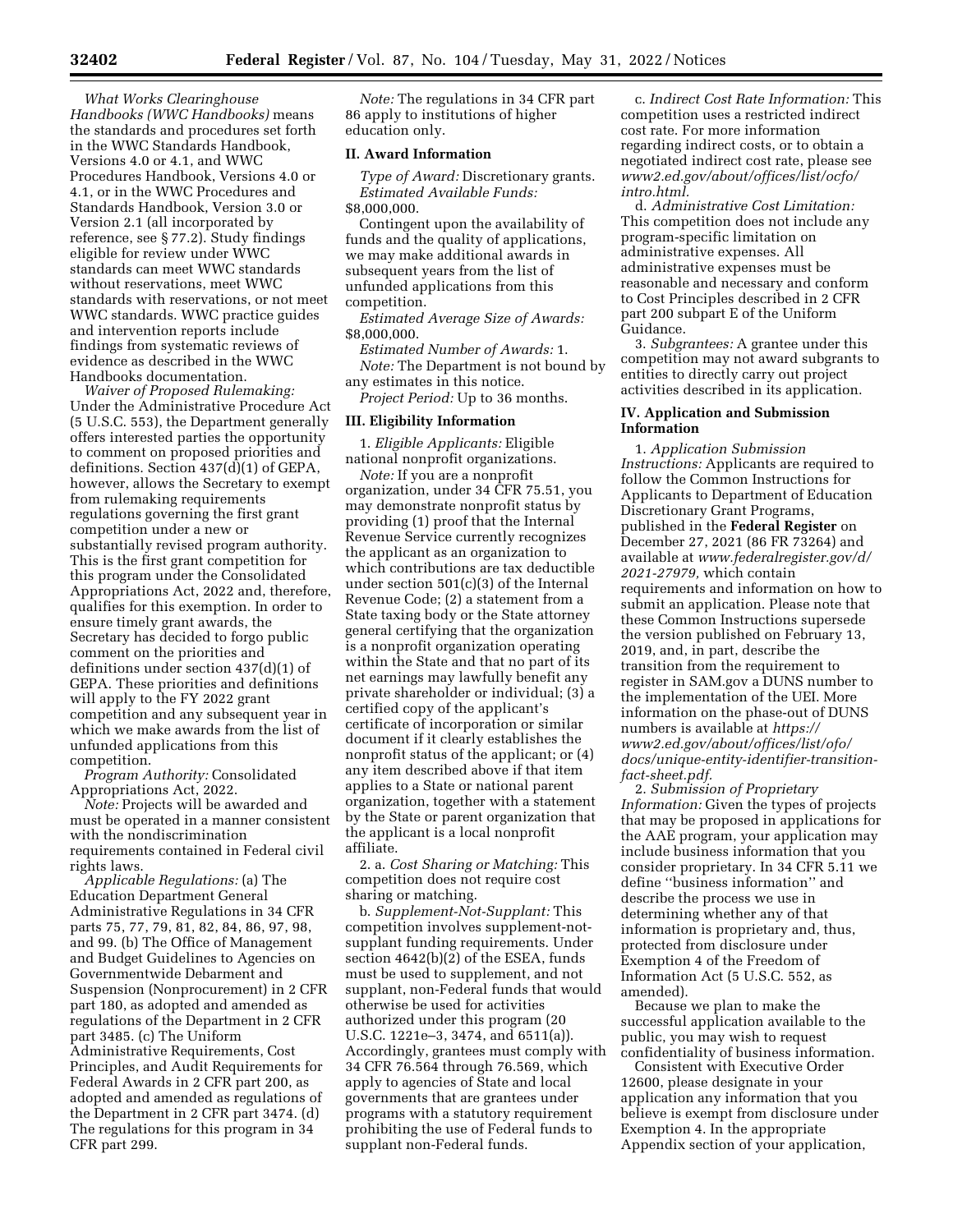under ''Other Attachments Form,'' please list the page number or numbers on which we can find this information. For additional information please see 34 CFR 5.11(c).

3. *Intergovernmental Review:* This competition is subject to Executive Order 12372 and the regulations in 34 CFR part 79. Information about Intergovernmental Review of Federal Programs under Executive Order 12372 is in the application package for this competition.

4. *Funding Restrictions:* We reference regulations outlining funding restrictions in the *Applicable Regulations* section of this notice.

5. *Recommended Page Limit:* The application narrative is where you, the applicant, address the selection criteria that reviewers use to evaluate your application. We recommend that you (1) limit the application narrative to no more than 25 pages and (2) use the following standards:

• A ''page'' is 8.5″ x 11″, on one side only, with 1'' margins at the top, bottom, and both sides.

• Double-space (no more than three lines per vertical inch) all text in the application narrative, including titles, headings, footnotes, quotations, references, and captions, as well as all text in charts, tables, figures, and graphs.

• Use a font that is either 12 point or larger or no smaller than 10 pitch (characters per inch).

• Use one of the following fonts: Times New Roman, Courier, Courier New, or Arial.

The recommended page limit does not apply to the cover sheet; the budget section, including the narrative budget justification; the assurances and certifications; or the one-page abstract, resumes, bibliography, logic model, or letters of support. However, the recommended page limit does apply to all of the application narrative.

*Note:* The applicant should include, as an attachment, the logic model used to address selection criterion (b)(2)(iv).

6. *Notice of Intent to Apply:* The Department will be able to review grant applications more efficiently if we know the approximate number of applicants that intend to apply. Therefore, we strongly encourage each potential applicant to notify us of their intent to submit an application. To do so, please email the program contact person listed under **FOR FURTHER INFORMATION CONTACT** with the subject line ''Intent to Apply,'' and include the applicant's

name and a contact person's name and email address. Applicants that do not submit a notice of intent to apply may still apply for funding; applicants that

do submit a notice of intent to apply are not bound to apply or bound by the information provided.

#### **V. Application Review Information**

1. *Selection Criteria:* Under the Quality of the Project Design selection criterion, factors (a) and  $(b)(2)(i)$  are consistent with section 4642 of the ESEA. The rest of the selection criteria for this competition are from 34 CFR 75.210.

The points assigned to each criterion are indicated in the parentheses next to the criterion. An applicant may earn up to a total of 100 points based on the selection criteria for the application.

(a) *Significance* (up to 20 points). (1) The Secretary considers the

significance of the proposed project. (2) In determining the significance of

the proposed project, the Secretary considers the following factors:

(i) The national significance of the proposed project.

(ii) The extent to which the results of the proposed project are to be disseminated in ways that will enable others to use the information or strategies.

(iii) The importance or magnitude of the results or outcomes likely to be attained by the proposed project, especially improvements in teaching and student achievement.

(b) *Quality of project design* (up to 35 points).

(1) The Secretary considers the quality of the design of the proposed project.

(2) In determining the quality of the design of the proposed project, the Secretary considers the following factors:

(i) The extent to which the proposed project will provide community and national outreach activities that strengthen and expand partnerships among schools, LEAs, communities, or centers for the arts, including national centers for the arts.

(ii) The extent to which the proposed project is appropriate to, and will successfully address, the arts education needs of pre-kindergarten-throughgrade-12 children and youth, with special emphasis on serving children from low-income families and children with disabilities;

(iii) The extent to which the proposed project will integrate with or build on similar or related efforts to improve relevant outcomes (as defined in this notice), using existing funding streams from other programs or policies supported by community, State, and Federal resources.

(iv) The extent to which the proposed project demonstrates a rationale (as defined in this notice).

(c) *Quality of project services* (up to 25 points).

(1) The Secretary considers the quality of the services to be provided by the proposed project.

(2) In determining the quality of the services to be provided by the proposed project, the Secretary considers the quality and sufficiency of strategies for ensuring equal access and treatment for eligible project participants who are members of groups that have traditionally been underrepresented based on race, color, national origin, gender, age, or disability.

(3) In addition, the Secretary considers the following factors:

(i) The likely impact of the services to be provided by the proposed project on the intended recipients of those services.

(ii) The extent to which the training or professional development services to be provided by the proposed project are of sufficient quality, intensity, and duration to lead to improvements in practice among the recipients of those services.

(iii) The extent to which the services to be provided by the proposed project involve the collaboration of appropriate partners for maximizing the effectiveness of project services.

(d) *Quality of the project evaluation*  (up to 20 points).

(1) The Secretary considers the quality of the evaluation to be conducted of the proposed project.

(2) In determining the quality of the evaluation, the Secretary considers the following factors:

(i) The extent to which the methods of evaluation include the use of objective performance measures that are clearly related to the intended outcomes of the project and will produce quantitative and qualitative data to the extent possible.

(ii) The extent to which the methods of evaluation will provide performance feedback and permit periodic assessment of progress toward achieving intended outcomes.

(iii) The extent to which the methods of evaluation will, if well implemented, produce promising evidence (as defined in this notice) about the project's effectiveness.

2. *Review and Selection Process:* We remind potential applicants that in reviewing applications in any discretionary grant competition, the Secretary may consider, under 34 CFR 75.217(d)(3), the past performance of the applicant in carrying out a previous award, such as the applicant's use of funds, achievement of project objectives, and compliance with grant conditions. The Secretary may also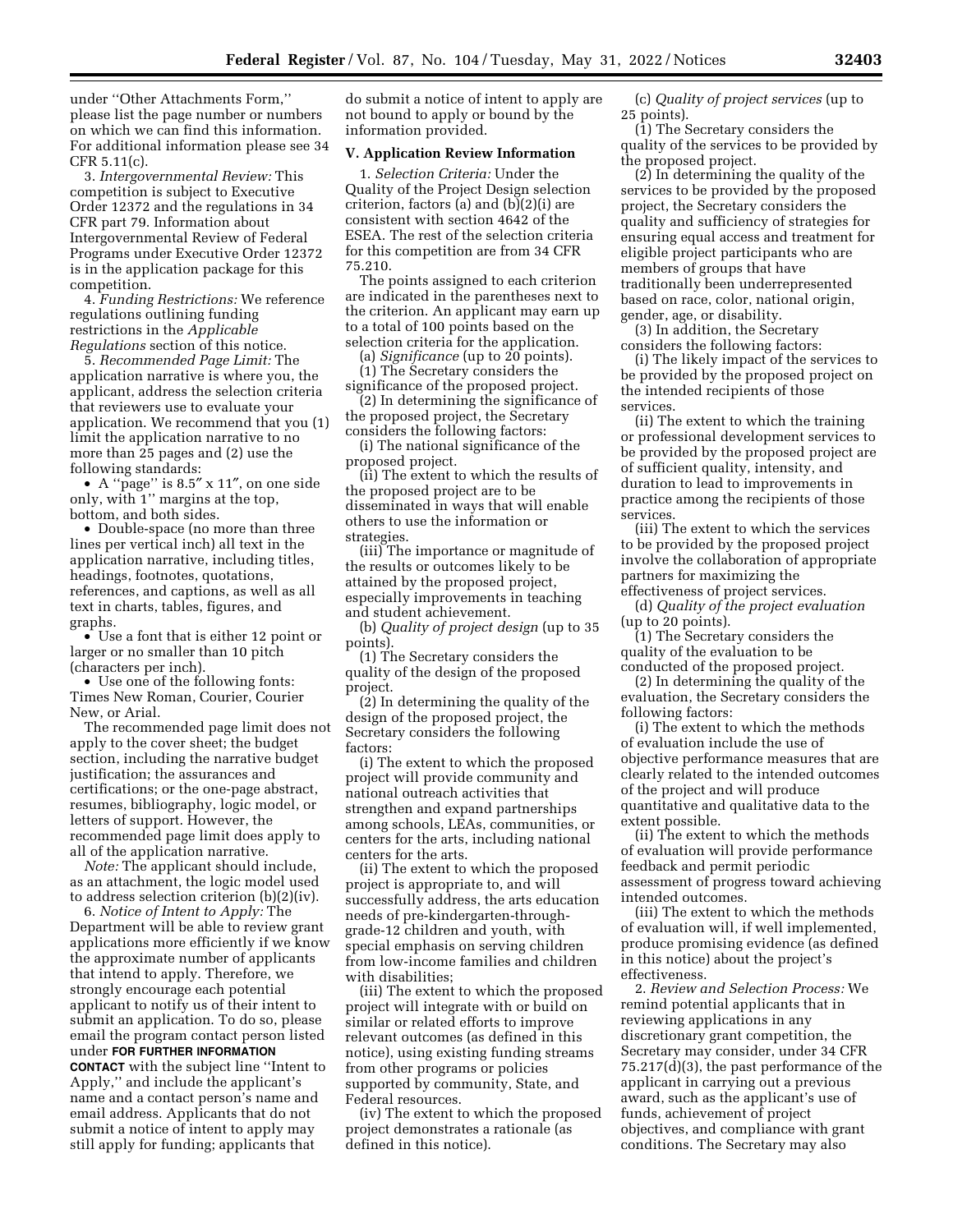consider whether the applicant failed to submit a timely performance report or submitted a report of unacceptable quality.

In addition, in making a competitive grant award, the Secretary requires various assurances, including those applicable to Federal civil rights laws that prohibit discrimination in programs or activities receiving Federal financial assistance from the Department (34 CFR 100.4, 104.5, 106.4, 108.8, and 110.23).

3. *Risk Assessment and Specific Conditions:* Consistent with 2 CFR 200.206, before awarding grants under this competition the Department conducts a review of the risks posed by applicants. Under 2 CFR 200.208, the Secretary may impose specific conditions and, under 2 CFR 3474.10, in appropriate circumstances, high-risk conditions on a grant if the applicant or grantee is not financially stable; has a history of unsatisfactory performance; has a financial or other management system that does not meet the standards in 2 CFR part 200, subpart D; has not fulfilled the conditions of a prior grant; or is otherwise not responsible.

4. *Integrity and Performance System:*  If you are selected under this competition to receive an award that over the course of the project period may exceed the simplified acquisition threshold (currently \$250,000), under 2 CFR 200.206(a)(2) we must make a judgment about your integrity, business ethics, and record of performance under Federal awards—that is, the risk posed by you as an applicant—before we make an award. In doing so, we must consider any information about you that is in the integrity and performance system (currently referred to as the Federal Awardee Performance and Integrity Information System (FAPIIS)), accessible through the System for Award Management. You may review and comment on any information about yourself that a Federal agency previously entered and that is currently in FAPIIS.

Please note that, if the total value of your currently active grants, cooperative agreements, and procurement contracts from the Federal Government exceeds \$10,000,000, the reporting requirements in 2 CFR part 200, Appendix XII, require you to report certain integrity information to FAPIIS semiannually. Please review the requirements in 2 CFR part 200, Appendix XII, if this grant plus all the other Federal funds you receive exceed \$10,000,000.

5. *In General:* In accordance with the Office of Management and Budget's guidance located at 2 CFR part 200, all applicable Federal laws, and relevant Executive guidance, the Department

will review and consider applications for funding pursuant to this notice inviting applications in accordance with—

(a) Selecting recipients most likely to be successful in delivering results based on the program objectives through an objective process of evaluating Federal award applications (2 CFR 200.205);

(b) Prohibiting the purchase of certain telecommunication and video surveillance services or equipment in alignment with section 889 of the National Defense Authorization Act of 2019 (Pub. L. 115—232) (2 CFR 200.216);

(c) Providing a preference, to the extent permitted by law, to maximize use of goods, products, and materials produced in the United States (2 CFR 200.322); and

(d) Terminating agreements in whole or in part to the greatest extent authorized by law if an award no longer effectuates the program goals or agency priorities (2 CFR 200.340).

### **VI. Award Administration Information**

1. *Award Notices:* If your application is successful, we notify your U.S. Representative and U.S. Senators and send you a Grant Award Notification (GAN); or we may send you an email containing a link to access an electronic version of your GAN. We may notify you informally, also.

If your application is not evaluated or not selected for funding, we notify you.

2. *Administrative and National Policy Requirements:* We identify administrative and national policy requirements in the application package and reference these and other requirements in the *Applicable Regulations* section of this notice.

We reference the regulations outlining the terms and conditions of an award in the *Applicable Regulations* section of this notice and include these and other specific conditions in the GAN. The GAN also incorporates your approved application as part of your binding commitments under the grant.

3. *Open Licensing Requirements:*  Unless an exception applies, if you are awarded a grant under this competition, you will be required to openly license to the public grant deliverables created in whole, or in part, with Department grant funds. When the deliverable consists of modifications to pre-existing works, the license extends only to those modifications that can be separately identified and only to the extent that open licensing is permitted under the terms of any licenses or other legal restrictions on the use of pre-existing works.

Additionally, a grantee or subgrantee that is awarded competitive grant funds must have a plan to disseminate these public grant deliverables. This dissemination plan can be developed and submitted after your application has been reviewed and selected for funding. For additional information on the open licensing requirements please refer to 2 CFR 3474.20.

4. *Reporting:* (a) If you apply for a grant under this competition, you must ensure that you have in place the necessary processes and systems to comply with the reporting requirements in 2 CFR part 170 should you receive funding under the competition. This does not apply if you have an exception under 2 CFR 170.110(b).

(b) At the end of your project period, you must submit a final performance report, including financial information, as directed by the Secretary. If you receive a multiyear award, you must submit an annual performance report that provides the most current performance and financial expenditure information as directed by the Secretary under 34 CFR 75.118. The Secretary may also require more frequent performance reports under 34 CFR 75.720(c). For specific requirements on reporting, please go to *[www.ed.gov/](http://www.ed.gov/fund/grant/apply/appforms/appforms.html) [fund/grant/apply/appforms/](http://www.ed.gov/fund/grant/apply/appforms/appforms.html) [appforms.html.](http://www.ed.gov/fund/grant/apply/appforms/appforms.html)* 

5. *Performance Measures:* For the purposes of Department reporting under 34 CFR 75.110, the Department has established the following performance measures for the AAE program: (1) The total number of students who participate in arts education sponsored by the grantee; (2) the number of teachers participating in the grantee's program who receive professional development; (3) the total number of low-income students who participate in arts education sponsored by the grantee; and (4) the total number of children with disabilities who participate in arts education sponsored by the grantee.

All grantees will be expected to submit an annual performance report that includes data addressing these performance measures to the extent that they apply to the grantee's project.

6. *Continuation Awards:* In making a continuation award under 34 CFR 75.253, the Secretary considers, among other things: Whether a grantee has made substantial progress in achieving the goals and objectives of the project; whether the grantee has expended funds in a manner that is consistent with its approved application and budget; and, if the Secretary has established performance measurement requirements, whether the grantee has made substantial progress in achieving